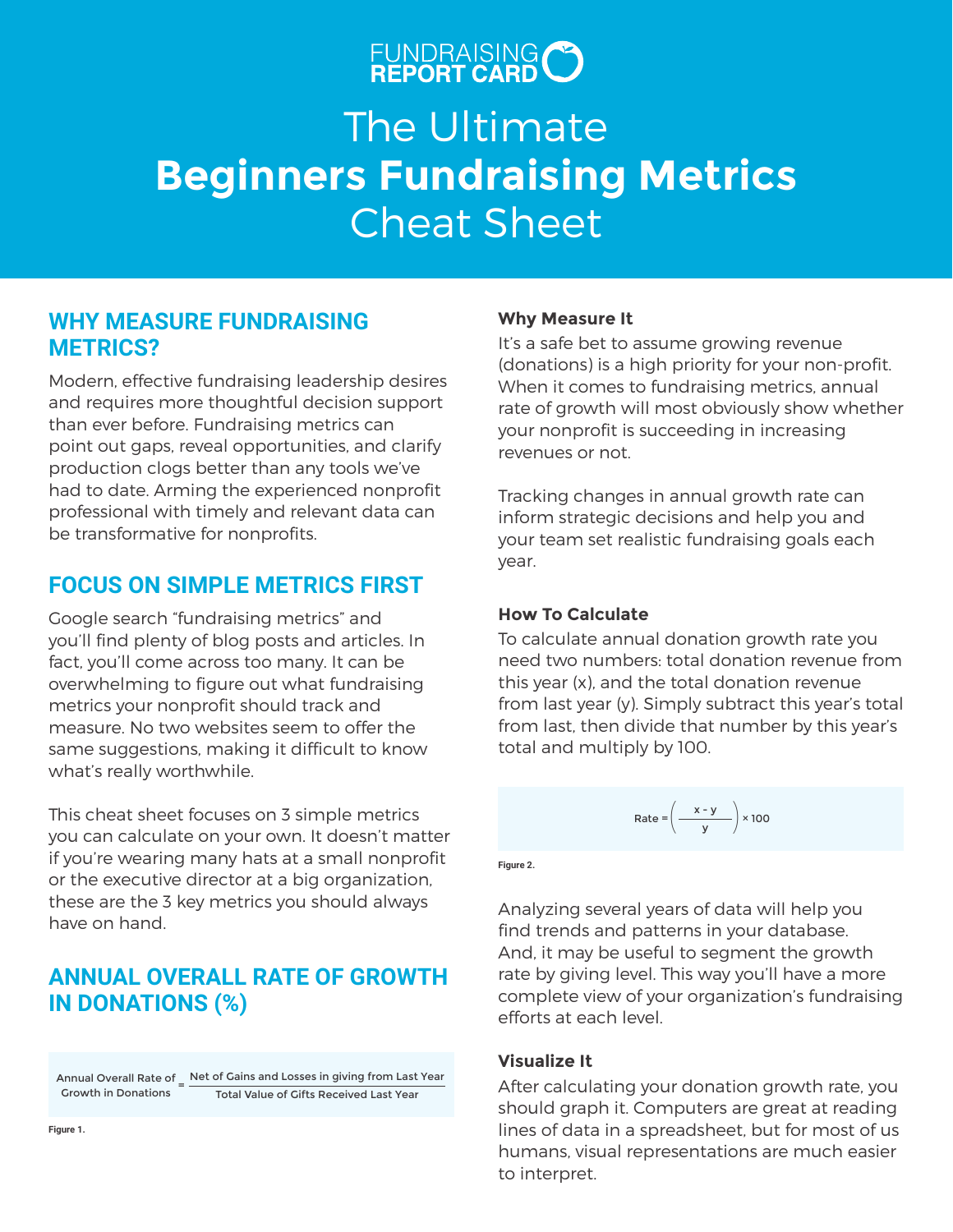

**Figure 3.**

## **ANNUAL AVERAGE GIFT (\$)**



**Figure 4.**

### **Why Measure It**

Spotting trends in average gift size can speak volumes to the state of your organization's fundraising health. Think of a for-profit business — let's say an ice cream shop. Instead of calculating average gift per donor this business would calculate average transaction amount per customer.

The shop may sell items other than plain icecream. They might offer sandwiches or coffee. Why? To increase the average transaction amount per customer. Larger transactions generally equate to larger profits.

The same principle applies at a nonprofit. Nonprofits can employ similar tactics to boost their average contribution amount. Maybe it's something as simple as adding an extra checkbox to an online donation form, "Would you like to increase your gift by 5% to help with overhead expenses?"

Measuring annual average gift amount will help you understand who your donors are and how they give. Plus, you can easily measure average gift size on a per campaign or per donor segment basis.

#### **How To Calculate It**

To calculate average gift amount you only need two numbers: Total donation revenue and total gifts received. Just divide donation revenue (x) by the number of gifts (y) and you have average gift size. Simple, right?

$$
AVG = \frac{x - y}{y}
$$

**Figure 5.**

You can take it a step further and calculate the change in annual average gift amount. Simply take this year's average gift amount (a), subtract it from last year's amount (b), divide by this year's amount and multiply by 100.

$$
Change = \left(\frac{a - b}{a}\right) \times 100
$$

**Figure 6.**

### **Visualize It**



**Figure 7.**

Spotting trends in average gift size is pretty easy in a spreadsheet, but it never hurts to look at it graphically as well. When plotting average gift amount, you'll want to use a line chart — and hopefully, the line is moving up and to the right.

Plateauing or decreasing average gift amounts become visually apparent when viewing them in a graph. For example, in this graph you can easily see the organization increased average gift amount in the long run, but has recently experienced some stagnation and decline.